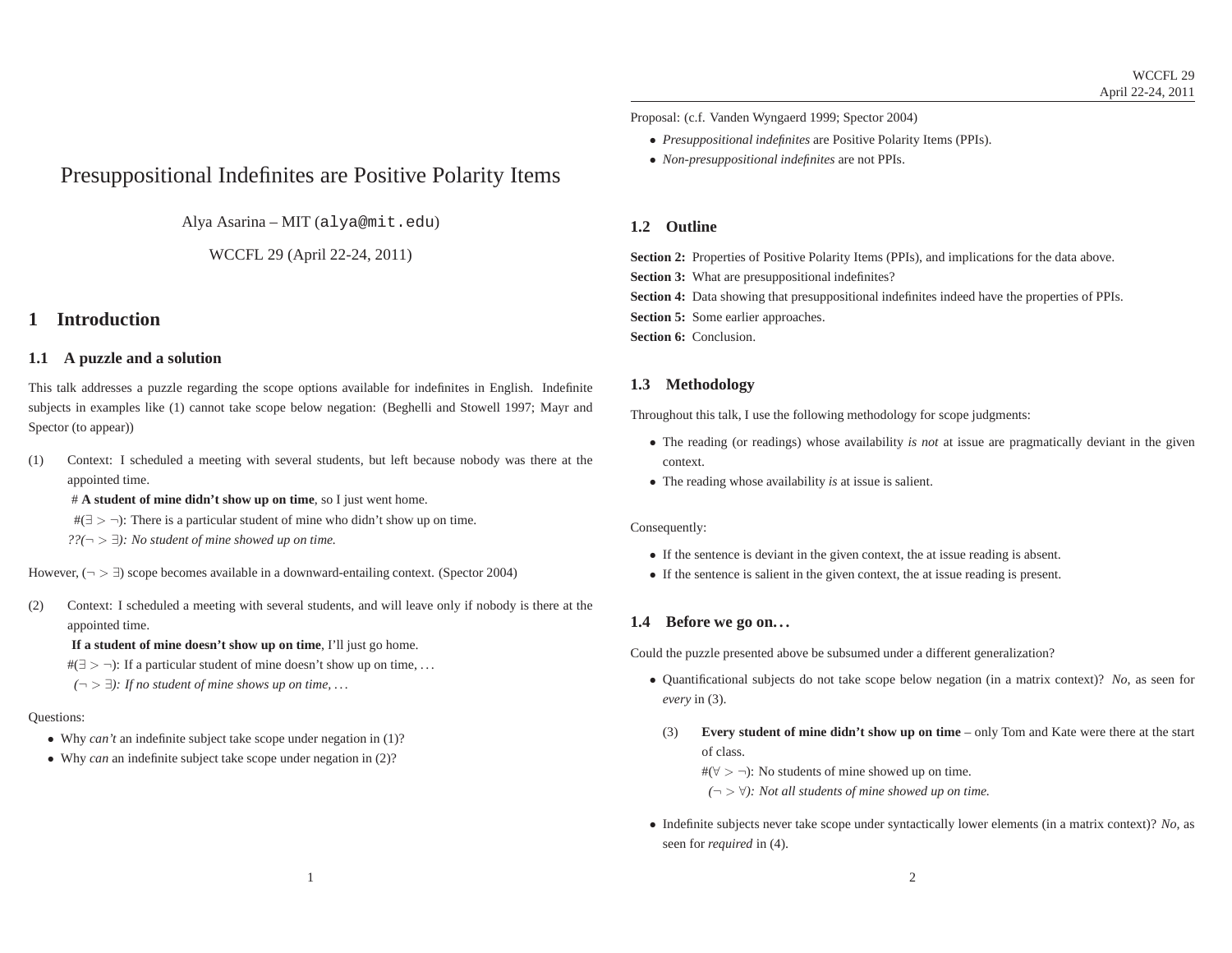(4) Context: I want to have someone erase the whiteboard, but <sup>I</sup> don't care who does it. **A student of mine is required to erase the whiteboard** at the end of class.  $\#(\exists > required)$ : There is a particular student of mine who is required to erase the whiteboard.  $(required > \exists)$ : It is required that a student (any student) erases the whiteboard.

### **2 Positive Polarity Items (PPIs)**

Presuppositional indefinites are predicted to have the same properties as other PPIs. These properties are: (Szabolcsi 2004)

- A. ✗ **scope directly under clausemate negation in <sup>a</sup> non-downward-entailing context**
- B. ✓ **scope directly under clausemate negation in <sup>a</sup> downward-entailing context** (Jespersen 1909- 1949; Baker 1970)
- C. ✓ **scope under non-clausemate negation** (Ladusaw 1980)
- D. ✓ **scope under clausemate negation with an intervening scopa<sup>l</sup> element** (Kroch 1979)

Recall the proposal presented above:

- *Presuppositional indefinites* are Positive Polarity Items (PPIs): subject to the restriction in A.
- *Non-presuppositional indefinites* are not PPIs: not subject to the restriction in A.

Assuming that the subject in examples (1) and (2) must be interpreted presuppositionally (discussed below), we see that presuppositional indefinites pattern with other PPIs:

- No scope directly under clausemate negation in <sup>a</sup> non-downward-entailing context [property A]:
- (5) **<sup>A</sup> student of mine didn't show up on time.** ✗*(*<sup>¬</sup><sup>&</sup>gt; <sup>∃</sup>*)*
- Scope directly under clausemate negation in <sup>a</sup> downward-entailing context [property B]:
- (6)If a student of mine doesn't show up on time, ... <sup>&</sup>gt; <sup>∃</sup>*)*

### **3 Presuppositionality of Indefinites**

 $(¬ > ∃)$  scope is possible in examples like those given in (7):

(7) a. **A TV wasn't purchased**, so we have to cancel our Superbowl party.  $#(\exists > \neg)$ : There is a particular TV that wasn't purchased.  $(¬ > ∃)$ : *No TV* was purchased.

b. **A script hasn't been written**, so we can't shoot the movie. #( $\exists$  >  $\neg$ ): There is a particular script that hasn't been written. #*(*¬ <sup>&</sup>gt; <sup>∃</sup>*): No script has been written.*

I propose that this is due to the indefinite subjects in (7) being interpreted *non-presuppositionally*. What does that mean?

**Presuppositional indefinite:** Presupposed that the set denoted by the NP is non-empty.

(8) #I'm not sure ye<sup>t</sup> whether there any mistakes at all in this book manuscript, but we can definitelynot publish it **if some mistakes are major.** (von Fintel 1998: 9c)

**Non-presuppositional indefinite:** Not presuppose<sup>d</sup> that the set denoted by the NP is non-empty.

(9) I'm not sure ye<sup>t</sup> whether there any mistakes at all in this book manuscript, but we can definitelynot publish it **if some major mistakes are found.** (von Fintel 1998: 9b)

What forces an indefinite to be interpreted presuppositionally?

- subject of an individual-level predicate (Diesing 1992; von Fintel 1998)
- Maximize Presupposition?: If two items <sup>y</sup>ield the same truth conditions when their presuppositions are satisfied, use the item with the stronger presuppositions if possible (Heim 1991).

The definition of presuppositional indefinites above together with Maximize Presupposition makes toostrong <sup>a</sup> prediction regarding the use of presuppositional indefinites:

- 1. The existence of scripts is par<sup>t</sup> of the common ground.
- 2. The indefinite *<sup>a</sup> script* must be interpreted presuppositionally.
- 3. No *(*<sup>¬</sup> <sup>&</sup>gt; <sup>∃</sup>*)* in (10) (wrong!):
- (10) **<sup>A</sup> script hasn't been written**. *(*<sup>¬</sup><sup>&</sup>gt; <sup>∃</sup>*)*

Instead, I propose that:

- **Presuppositional indefinite:** Presupposed that *the intersection of* the set denoted by the NP intersected*with the set of salient individuals* is non-empty.
- **Non-presuppositional indefinite:** Not presuppose<sup>d</sup> that *the intersection of* the set denoted by the NP intersected *with the set of salient individuals* is non-empty.

Maximize Presupposition now correctly allows the indefinites in (11) to be interpreted non-presuppositionally(and thus scope below negation):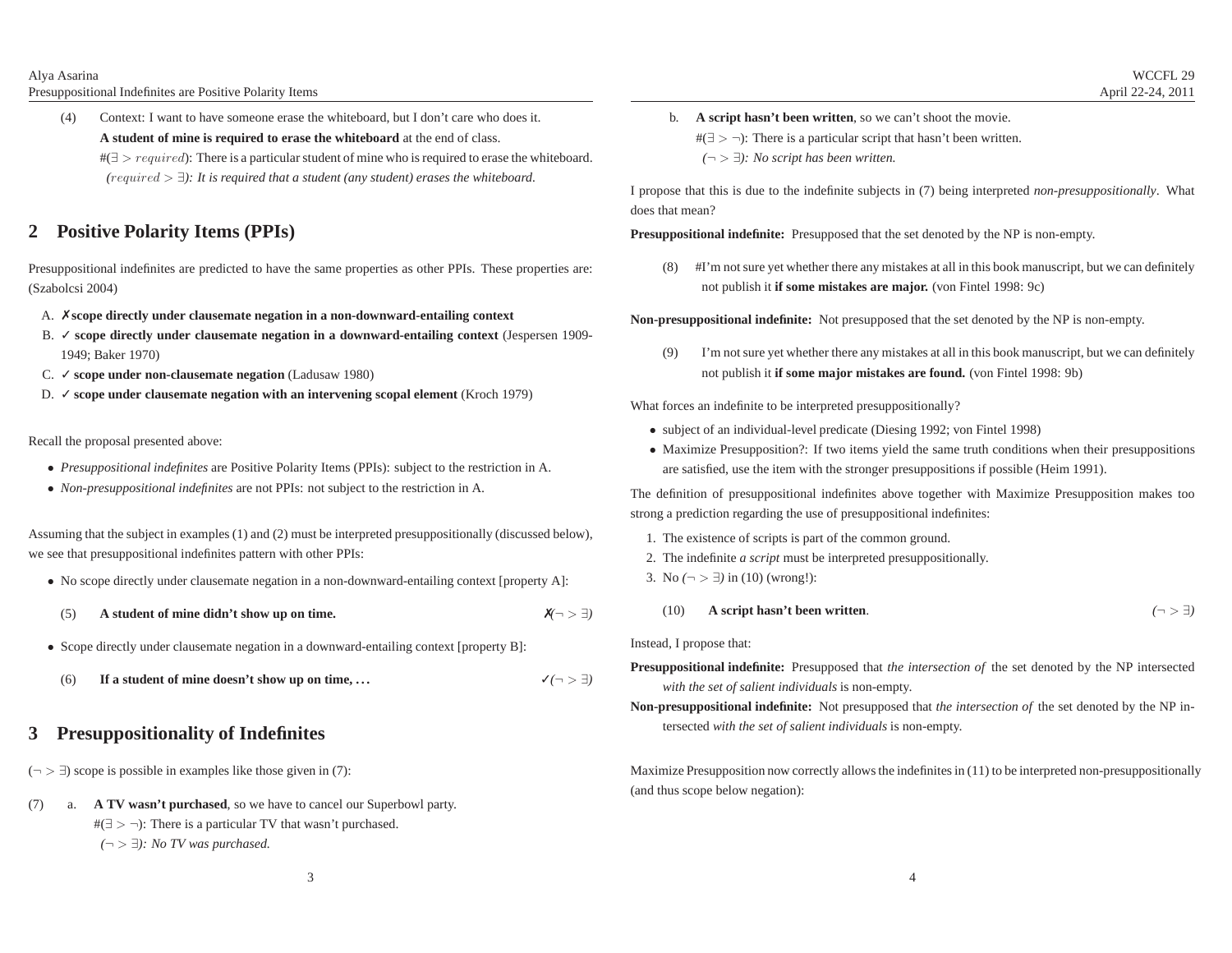(11) a. **A TV wasn't purchased.**

no salient TVs  $\rightarrow$  non-presuppositional  $\rightarrow \checkmark$  ( $\rightarrow$   $\geq$ )

b. **A script hasn't been written.** no salient scripts  $\rightarrow$  non-presuppositional  $\rightarrow$   $\checkmark$  ( $\rightarrow$   $\exists$ )

What about our original example (repeated in  $(12)$ )? It is correctly predicted that the indefinite subject is interpreted presuppositionally.

(12) Context: I scheduled <sup>a</sup> meeting with several students, but left because nobody was there at theappointed time.

# **<sup>A</sup> student of mine didn't show up on time**, so <sup>I</sup> just went home.

 $#(∃ > ¬)$ : There is a particular student of mine who didn't show up on time.

*??(*¬ <sup>&</sup>gt; <sup>∃</sup>*): No student of mine showed up on time.*

there are salient students of mine  $\rightarrow$  presuppositional  $\rightarrow$   $X(\neg > \exists)$ 

To sum up the available interpretations of indefinites:

- subject of individual-level predicate  $\rightarrow$  presuppositional interpretation (syntactic effect) (Diesing 1992) 1992)
- there are salient individuals described by the NP  $\rightarrow$  presuppositional interpretation (pragmatic effect)
- there are no salient individuals described by the NP  $\rightarrow$  non-presuppositional interpretation (pragmatic  $\hat{c}$ ) effect)

## **4 PPI properties of presuppositional indefinites**

Now that we can identify presuppositional indefinites, we can check that they have the properties attributedto other PPIs.

- A. ✗ **scope directly under clausemate negation in <sup>a</sup> non-downward-entailing context**
- B. ✓ **scope directly under clausemate negation in <sup>a</sup> downward-entailing context** (Jespersen 1909- 1949; Baker 1970)
- C. ✓ **scope under non-clausemate negation** (Ladusaw 1980)
- D. ✓ **scope under clausemate negation with an intervening scopa<sup>l</sup> element** (Kroch 1979)
- **4.1 Property A:** ✗ **scope directly under clausemate negation in <sup>a</sup> non-downwardentailing context**

*Some* NPs are PPIs, and are interpreted above negation:

(13) a. #John didn't call Mary – in fact, **he didn't call someone.** #( $\exists$  > ¬): There is somebody John didn't call. ✗*(*¬ <sup>&</sup>gt; <sup>∃</sup>*): John didn't call anyone.*

Indefinite subjects of individual-level predicates are obligatorily presuppositional, and consequently mustbe interpreted above negation.

- (14) a. #Some students of mine are Russian, but **<sup>a</sup> student of mine isn't Ukrainian.**  $#(\exists > \neg)$ : There is a student of mine who is not Ukrainian. ✗*(*¬ <sup>&</sup>gt; <sup>∃</sup>*): No student of mine is Ukrainian.* b. #Some students of mine are really tall, and **<sup>a</sup> student of mine isn't short.**  $#(\exists > \neg)$ : There is a student of mine who is not short.
	- ✗*(*¬ <sup>&</sup>gt; <sup>∃</sup>*): No student of mine is short.*

The same holds for presuppositionally-interpreted objects, as forced by the context provided in (15).

(15) Context: My boyfriend will only go to <sup>a</sup> party if he knows at least <sup>a</sup> few people there. I'm going to<sup>a</sup> party with my high school friends. # My boyfriend won't come to the party – **he doesn't know <sup>a</sup> high school friend of mine.** #(∃ <sup>&</sup>gt; <sup>¬</sup>): There is <sup>a</sup> high school friend of mine my boyfriend doesn't know. ✗*(*¬ <sup>&</sup>gt; <sup>∃</sup>*): My boyfriend doesn't know any high school friends of mine.*

# **4.2 Property B:** ✓ **scope directly under clausemate negation in <sup>a</sup> downward-entailing context**

Embedding in <sup>a</sup> downward-entailing context "rescues" PPIs under negation:

(16) **If John didn't call someone,** then nobody knows where he is.  $#(\exists > \neg)$ : If there is somebody John didn't call, ...  $(- > \exists)$ : *If John didn't call anyone,*  $\ldots$ 

Presuppositional indefinites (e.g. subjects of individual-level predicates) can also take scope directly undernegation in <sup>a</sup> downward-entailing environment.

- (17) a. **If <sup>a</sup> student of mine isn't Ukrainian**, I won't be able to ge<sup>t</sup> Ukrainian judgments.  $#(\exists > \neg)$ : If there is a student of mine who is not Ukrainian,...  $(- > \exists)$ : *If no student of mine is Ukrainian,...* 
	- b. If <sup>a</sup> student of yours isn't short, nobody will be able to ge<sup>t</sup> the pen from where it rolled.  $#(\exists > \neg)$ : If there is a student of yours who is not short, ...  $(- > \exists)$ : *If* no student of yours is short,  $\dots$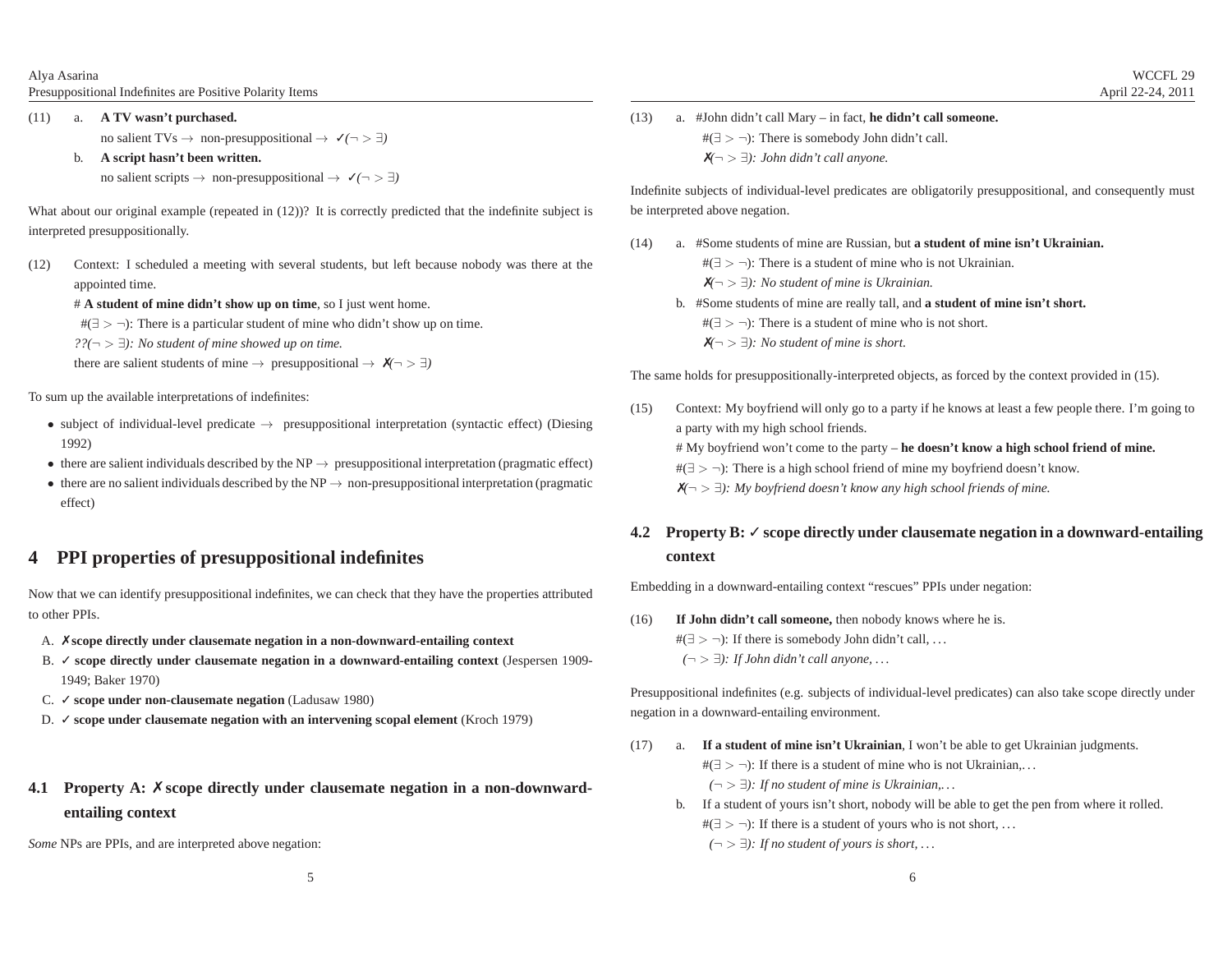WCCFL 29April 22-24, 2011

Alya AsarinaPresuppositional Indefinites are Positive Polarity Items

This holds also for presuppositional indefinite objects:

- (18)If my boyfriend doesn't know a high school friend of mine, he won't come to the party.
	- #(∃ <sup>&</sup>gt; <sup>¬</sup>): If there is <sup>a</sup> high school friend of mine my boyfriend doesn't know, . . .
	- $( \neg > \exists )$ : If my boyfriend doesn't know any high school friends of mine, ...

# **4.3 Property C:** ✓ **scope under non-clausemate negation**

PPIs can take scope under non-clausemate negation:

- (19) a. I know that John didn't call Mary. In fact, **I don't think that John called someone.**  $#(\exists > \neg)$ : There is somebody whom I don't think that John called. #*(*¬ <sup>&</sup>gt; <sup>∃</sup>*): <sup>I</sup> don't think that John called anyone.*
	- b. I didn't say John called Mary. In fact, **I didn't say that John called someone.** #( $\exists$  > ¬): There is somebody who I didn't say that John called. #*(*¬ <sup>&</sup>gt; <sup>∃</sup>*): <sup>I</sup> didn't say that John called anyone.*

The same is true for presuppositional indefinites, subjects (as in (20)) and objects (as in (21)):

- (20) a. It looks like I won't be able to ge<sup>t</sup> Ukrainian judgments **<sup>I</sup> don't think that <sup>a</sup> student of mine is Ukrainian.**
	- #( $\exists$  >  $\neg$ ): There is a student of mine who I don't think is Ukrainian.
	- #*(*¬ <sup>&</sup>gt; <sup>∃</sup>*): <sup>I</sup> don't think that any student of mine is Ukrainian.*
	- b. Why do you think I have access to <sup>a</sup> Ukrainian speaker? **<sup>I</sup> didn't say that <sup>a</sup> student of mine is Ukrainian.**

#(∃ <sup>&</sup>gt; <sup>¬</sup>): There is <sup>a</sup> student of mine who <sup>I</sup> didn't say is Ukrainian.

- #*(*¬ <sup>&</sup>gt; <sup>∃</sup>*): <sup>I</sup> didn't say that any student of mine is Ukrainian.*
- (21) a. I don't believe my boyfriend knows a high school friend of mine, so I think he won't come to the party.

#(∃ <sup>&</sup>gt; <sup>¬</sup>): There is <sup>a</sup> high school friend of mine whom <sup>I</sup> don't believe my boyfriend knows.  $( \neg > \exists )$ : I don't believe my boyfriend knows any high school friend of mine.

- b. Why do you think my boyfriend will go to the party? **<sup>I</sup> didn't say my boyfriend knows <sup>a</sup>high school friend of mine.**
	- #(∃ <sup>&</sup>gt; <sup>¬</sup>): There is <sup>a</sup> high school friend of mine who <sup>I</sup> didn't say my boyfriend knows.  $( \neg > \exists )$ : I didn't say my boyfriend knows any high school friend of mine.

### **4.4 Property D:** ✓ **scope under clausemate negation with an intervening scopa<sup>l</sup> element**

An intervening scopal element allows PPIs to take scope under negation:

(22) John didn't always call Mary. In fact, **he didn't always call someone.** #( $\exists$  > ¬ > always): There is somebody whom John didn't always call. #*(*¬ <sup>&</sup>gt; always <sup>&</sup>gt; <sup>∃</sup>*): Sometimes John didn't call anyone.*

An intervener similarly allows <sup>a</sup> presuppositional indefinite to take scope below negation:

(23) In some semesters, I can't ge<sup>t</sup> Ukrainian judgments – **<sup>a</sup> student of mine isn't always Ukrainian.** #( $\exists$  >  $\neg$  > always): There is a student of mine who is sometimes not Ukrainian.  $( \neg > always > \exists )$ : Sometimes (i.e in some semesters) no student of mine is Ukrainian.

The presuppositional reading for the object is prominent in example (24):

(24) #**John doesn't like <sup>a</sup> professor of his**, so he has nobody to invite to the student-faculty dinner. #( $\exists$  > ¬): There is a professor of John's whom John doesn't like. ✗*(*¬ <sup>&</sup>gt; <sup>∃</sup>*): John doesn't like any of his professors.*

An intervener between negation and the indefinite prevents anti-licensing, just as it does for other PPIs:

(25) John never changes his mind about people. Unfortunately, **John doesn't always like <sup>a</sup> professorof his.**

#( $\exists$  > ¬ > always): There is a professor whom John doesn't always like.  $(\neg > always > \exists)$ : Sometimes (i.e. in some semesters), John doesn't like any of his professors.

# **5 Some Earlier Approaches**

• *Subject* indefinites are PPIs. (Spector 2004)

**Theoretical Issue:** Familiar PPIs behave like PPIs regardless of syntactic position. <sup>A</sup> new theory or new stipulations would be needed to allow PPI-hood to be position-dependent.

• *All* indefinites are PPIs. (Vanden Wyngaerd 1999)

**Empirical Issue:** Non-presuppositional indefinites easily take scope directly under negation. Vanden Wyngaerd (1999) suggests that negation in examples like (26) is "echo negation" (Seuren 1985), but this is unmotivated.